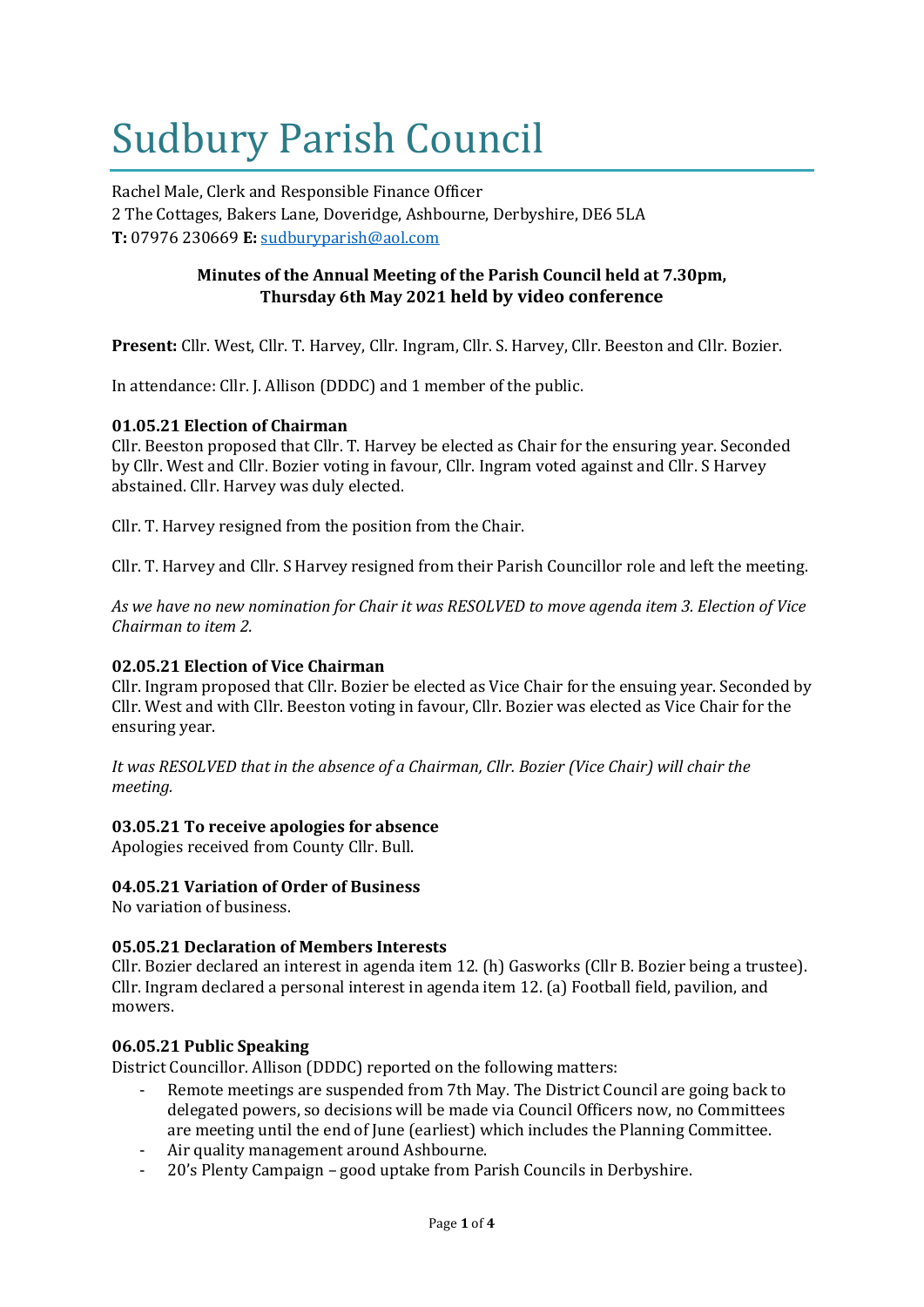### **07.05.21 Approve Minutes of the bi-monthly meeting of the Parish Council, held on the 15th March 2021 and Extra Ordinary Meeting of the Parish Council on 19th April 2021**

The minutes were agreed to be a true and accurate record, they were proposed by Cllr. Beeston seconded by Cllr. West.

## **08.05.21 Election of Representatives on Outside Bodies**

Sudbury Gasworks Restoration Trust – currently Cllr. Bozier Sudbury Juniors Football Club – currently Cllr. Ingram Sudbury Bowls Club – currently Cllr. West

# **09.05.21 Chairman's Announcements**

No announcements were made.

## **10.05.21 Remote meetings update**

As remote meetings are suspended from 7th May, it was RESOLVED to hold our July meeting face to face.

# **11.05.21 Report from the Clerk on on-going matters**

*PSPO*

DDDC are still reviewing data & statistics and those of their partner organisations and plan to report to committee in June. The consultation will, therefore, take place later than originally anticipated. As an affected parish we will be contacted direct as part of the process and, therefore, do not need to register.

# *Golden Jubilee 2022*

A resident have asked about an event for the Queens Golden Jubilee next year, this will be discussed at the next meeting.

## **12.05.21 Village Reports:**

(a) Football Field, Pavilion, Mowing

Football Field – no issues at this current time.

RVT have repaired the mower and completed a service at a total cost of £461.11. It was RESOLVED to pay this invoice. Proposed: Cllr. West, Seconded: Cllr. Beeston. All remaining Councillors voting in favour (2).

(b) Village Signage

Correspondence has been received from a resident asking if the possibility of a more in keeping sign for the village could be discussed. It was RESOLVED we would ask the Estate if this would be something they would support and also ask the Wellies Project if this is something they would be interested in.

- (c) Highways Report No updates.
- (d) Public Footpaths and Rights of Way

The Clerk is continuing to chase DCC, Highways on the puddle which forms outside the bowling green.

Thanks again to the Prisoner who has cleared the Old Road and the footpaths around the A515 roundabouts.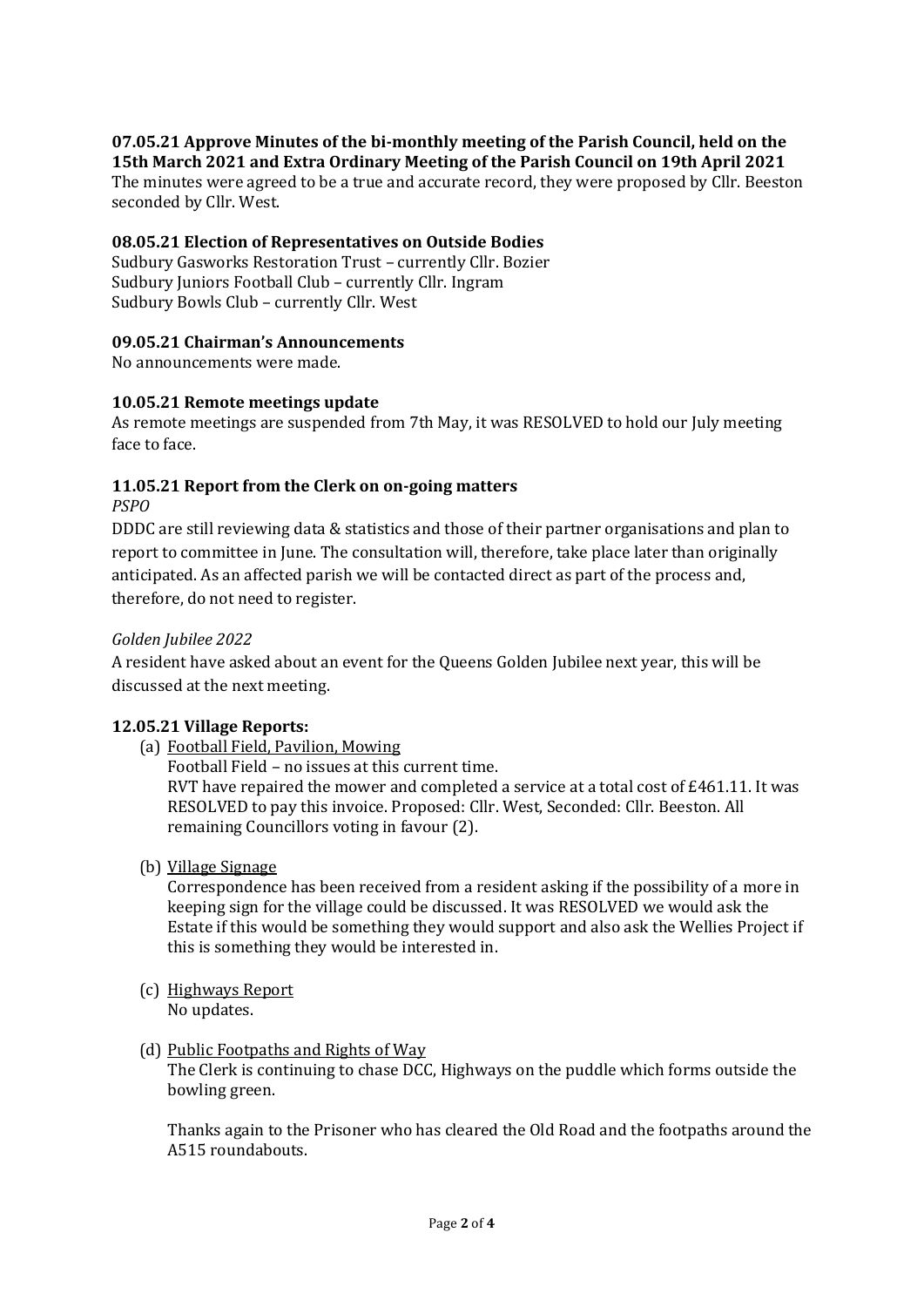(e) Sudbury Park

Speeding – following the last meeting, speeding signs which appear to be being ignored, the Clerk has spoken with the Governor who is speaking to his Area Maintenance Team to see what, if anything, can be done.

- (f) National Trust Opening in February 2022 but hoping to have some trial open days later in the summer.
- (g) Sudbury Estate Nothing to report.
- (h) Gasworks update

Cllr. Bozier gave a brief update on the Gasworks as follows:

They have been planting some saplings with the local community and Sudbury Primary School.

Fundraising continues however they hope that with restrictions easing activities will increase.

(i) Prison

Proposed Development – they hope to meet with the Council in the coming weeks due to a slight delay their end.

## **13.05.21 Derbyshire Association of Local Councils Circulars**

All newsletters have been circulated.

## **14.05.21 Finance**

(a) Annual Audit 2020/2021 Sign Off

The Clerk circulated (prior to the meeting) and read through the Annual Governance Statement, Councillors approved all responses. The RFO signed the statement and will arrange for the Chair to sign in the coming days. The Clerk will now send off all relevant forms to the external auditors and advertise the period for the exercise of public rights. All audit matters were proposed by Cllr. West seconded by Cllr. Ingram and all remaining councillors (2) voted in favour.

(b) Authorisation of signatories

It was RESOLVED that Cllr. West and the Clerk would continue as signatories to the account. It was RESOLVED to add Cllr. Bozier, the Clerk will arrange the necessary forms.

- (c) Appointment of Internal Auditor It was RESOLVED to appoint Brian Wood as our Internal Auditor.
- (d) Renewal of Parish Council Insurance

The Council remain in a long-term agreement with Came and Company until next year. The renewal premium is £658.24, it was RESOLVED to make this payment.

| (e) Payments made since the last meeting |                               |     |         |  |
|------------------------------------------|-------------------------------|-----|---------|--|
| 26.03.21                                 | Clerk Salary                  | $=$ | £169.96 |  |
| 26.03.21                                 | Sudbury Estate, Car Park Rent | $=$ | £550.00 |  |
| 20.04.21                                 | Ink.                          | $=$ | £22.49  |  |
| 20.04.21                                 | 2Commune, Website maintenance | $=$ | £330.00 |  |
|                                          |                               |     |         |  |